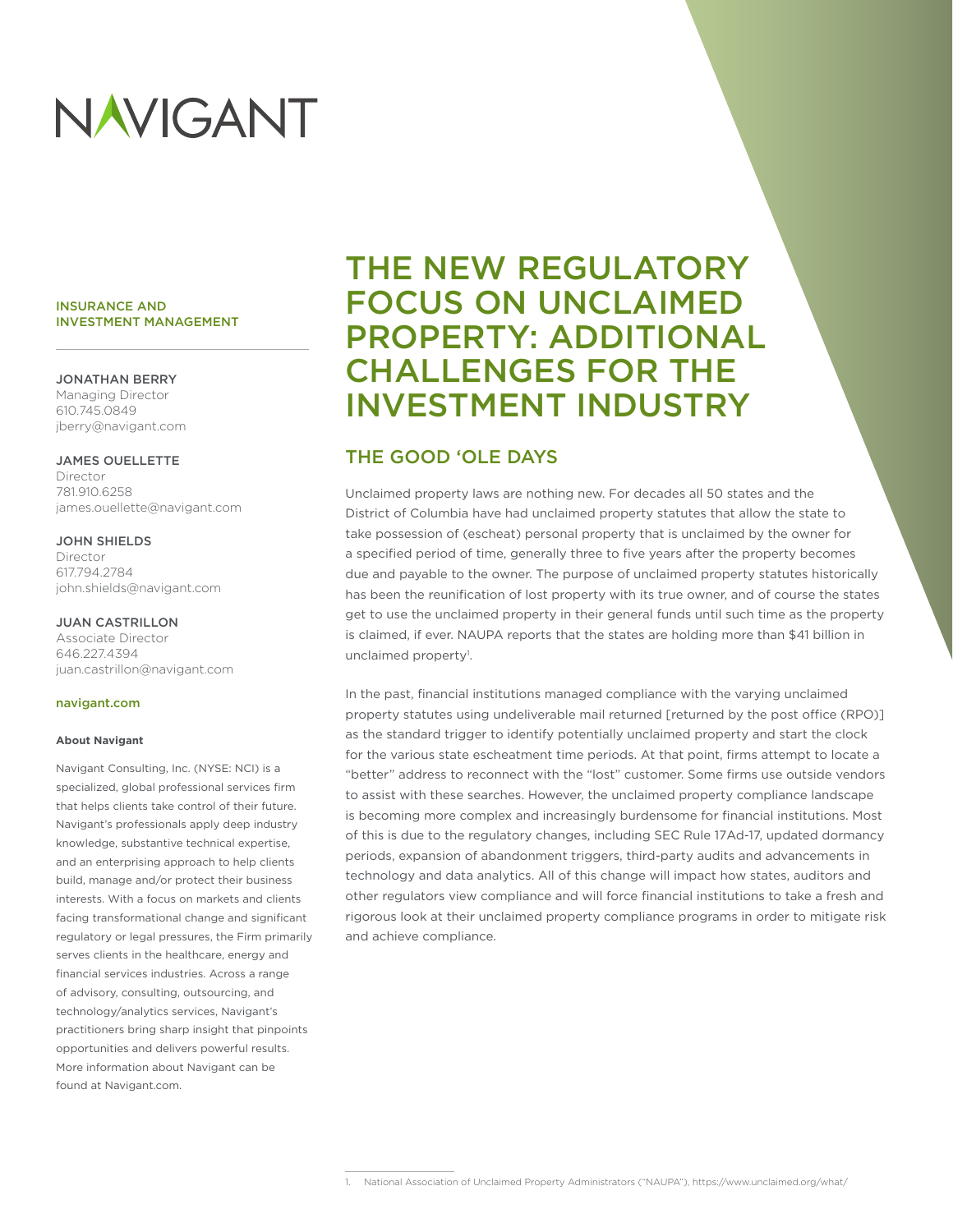#### CHANGING LANDSCAPE

In recent years, the SEC and many states have adopted new rules or changed regulations to make it easier and faster for the states to obtain financial assets. This includes shortened time periods for the escheatment of assets, and the liquidation of non-cash assets to cash once the assets are escheated to the state. These changes increase institutions' potential exposure to compliance, financial, and reputational risk. However, the risk can be mitigated by a thorough review of unclaimed property policies and procedures, including ongoing monitoring and updating of procedures. The states' risk of being sued by the asset owner is also increased with these faster escheatment processes, so the states are attempting to mitigate that risk by having the financial institutions indemnify them against such actions and certify the actions they have taken to locate and contact the asset owner.

Many financial institutions rely on vendors (e.g., custodians, transfer agents, or other third parties) to carry out their unclaimed property processes. But even with iron-clad service agreements, an investor whose assets were prematurely turned over to a state and sold will likely blame the asset management firm, and not the service provider. Let's take a closer look at some of these changes and their impacts.

#### SEC RULE 17AD-17

As a result of the implementation of the Dodd-Frank Act, the SEC modified Rule 17Ad-17 ("The Rule") to now apply more broadly to the securities brokerage industry. Although the Rule does not relate to escheatment, it does require brokers-dealers, as well as the broader financial industry, to conduct up to two database searches to locate missing account/security holders. An initial search must take place between 3 and 12 months after an account is identified as unclaimed. If the account/security holder is not located, a second search must be conducted between 6 and 12 months after the first search. This Rule increases the focus on the initial determination of lost asset owners.

Dodd-Frank also established new compliance requirements for uncashed checks that have been incorporated into The Rule. If a check remains uncashed for 6 months, account/security holders are considered an "unresponsive payee" and written notification regarding the uncashed check must be provided to the account/ security holder no later than 7 months after the check was originally sent. Many states have now embraced the uncashed check standard in addition to the RPO standard for triggering the escheatment process.

## DECREASED DORMANCY PERIODS

Over the past several years, a majority of states have decreased seven-year dormancy periods to three years. In addition, a holder (of client assets) must assess the dormancy of property by reference to state-specific statutory dormancy standards and prescribed triggers that start the dormancy clock. Depending upon applicable rules and laws, dormancy may be dependent upon something that has happened with respect to the property (e.g., an RPO event), or something that has not happened (e.g., no owner contact nor activity). This has increased the volume of accounts/securities that are identified as dormant and subject to escheatment, and in some cases, premature escheatment. This issue may seem minor compared to some of the other landscape changes that cause more immediate operational constraints, but with further consideration the shortening of dormancy periods and increased premature escheatment creates additional risk for financial services institutions. Take, for example, an investor who opens an account in a mutual fund with a view towards a buy and hold strategy and has all distributions reinvested. Three years of no communication coming to the fund complex from the investor may not be very unusual, but in some states, the investment could be considered abandoned, escheated to the state and then the investment liquidated to generate cash, thereby jeopardizing the opportunity for market appreciation after the fund shares are sold, and even creating unwanted and unplanned tax events.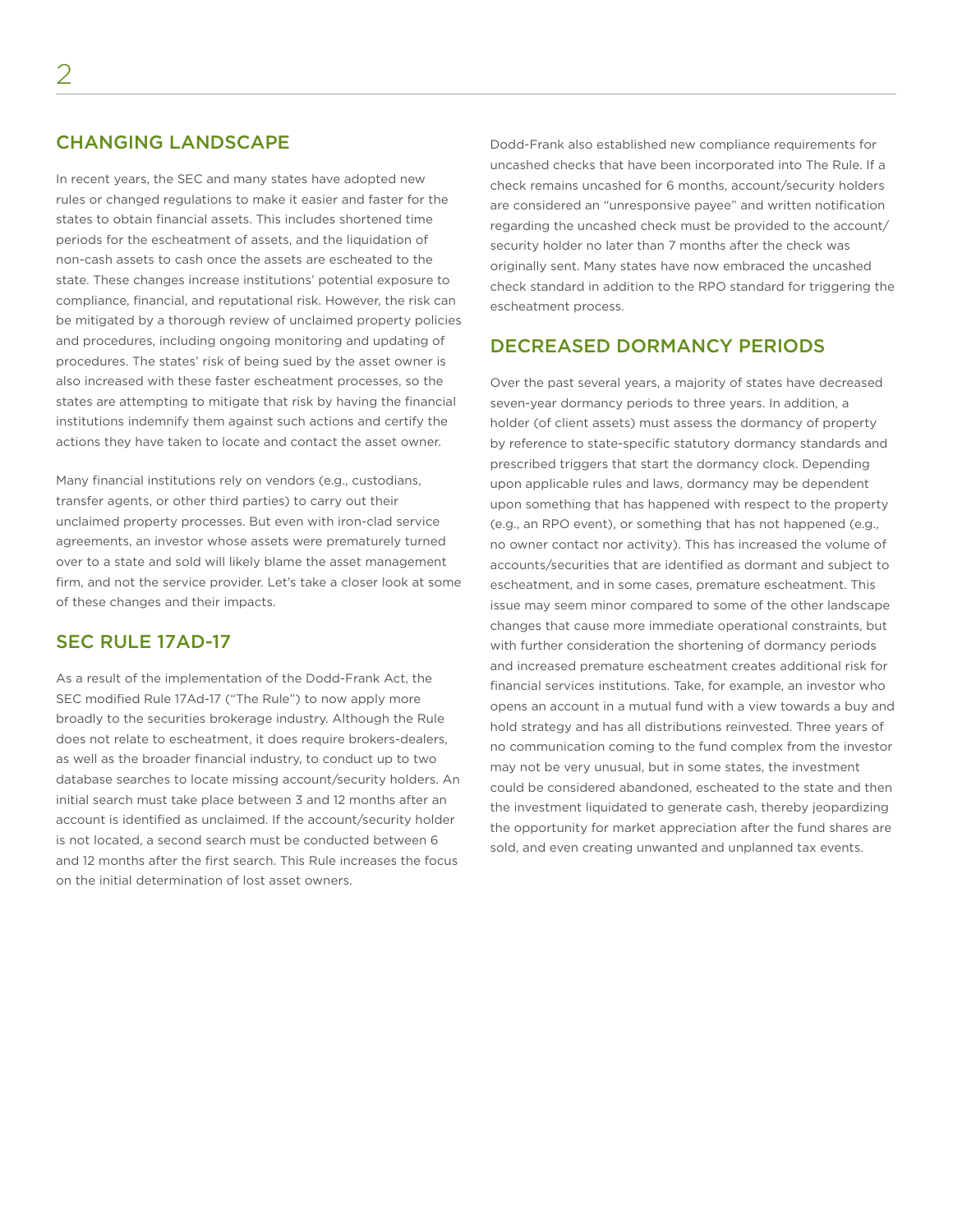# EXPANSION OF ABANDONED PROPERTY TRIGGERS

Historically, if a mailing was returned as undeliverable after a certain number of attempts, securities were identified as abandoned and a dormancy period began, after which the property could be escheated. However, many states have changed their requirements to a "no contact" or "owner generated activity" ("OGA") standard. This change greatly increases the volume of accounts triggered as abandoned and poses new challenges to identifying and reporting abandoned accounts across business silos (e.g., asset management, insurance, banking, brokerage, credit cards).

#### THIRD-PARTY AUDITS

Over the past several years, states have more aggressively pursued unclaimed assets from insurance companies, brokerdealers, investment managers and their mutual funds by hiring third party contingency fee-based auditors. The scope of these audits is often broad and deep, encompassing multiple businesses and legal entities. Holders are often faced with penalties and high interest rates that are sometimes based on loose estimation assumptions. Auditors are requiring holders to use tools like the Social Security Administration's Death Master File ("DMF") and AccuZip; tools not commonly used or previously contemplated by financial services institutions. An assessment of the myriad of complex and sometimes contradictory regulations will help to document your compliance, identify the tools that can help manage the process, and ensure that you are ready for an audit.

#### WHAT THIS MEANS TO YOU

- Increased scope in the identification of Unclaimed Property triggers that can lead to greater liability for non-escheated assets.
- Companies need the ability to systematically track and report on all Unclaimed Property triggers.
- An increased need to be able to view customers across multiple businesses, as auditors are tracking OGA across companies' entire enterprise.
- A renewed interest to ensure proper Unclaimed Property documentation and processes are in place across the enterprise and those processes are compliant.
- Consider implementing technology solutions to manage and track regulations, triggers, and compliance.
- Increased risk of exposure through lawsuits due to pre-mature escheatment.